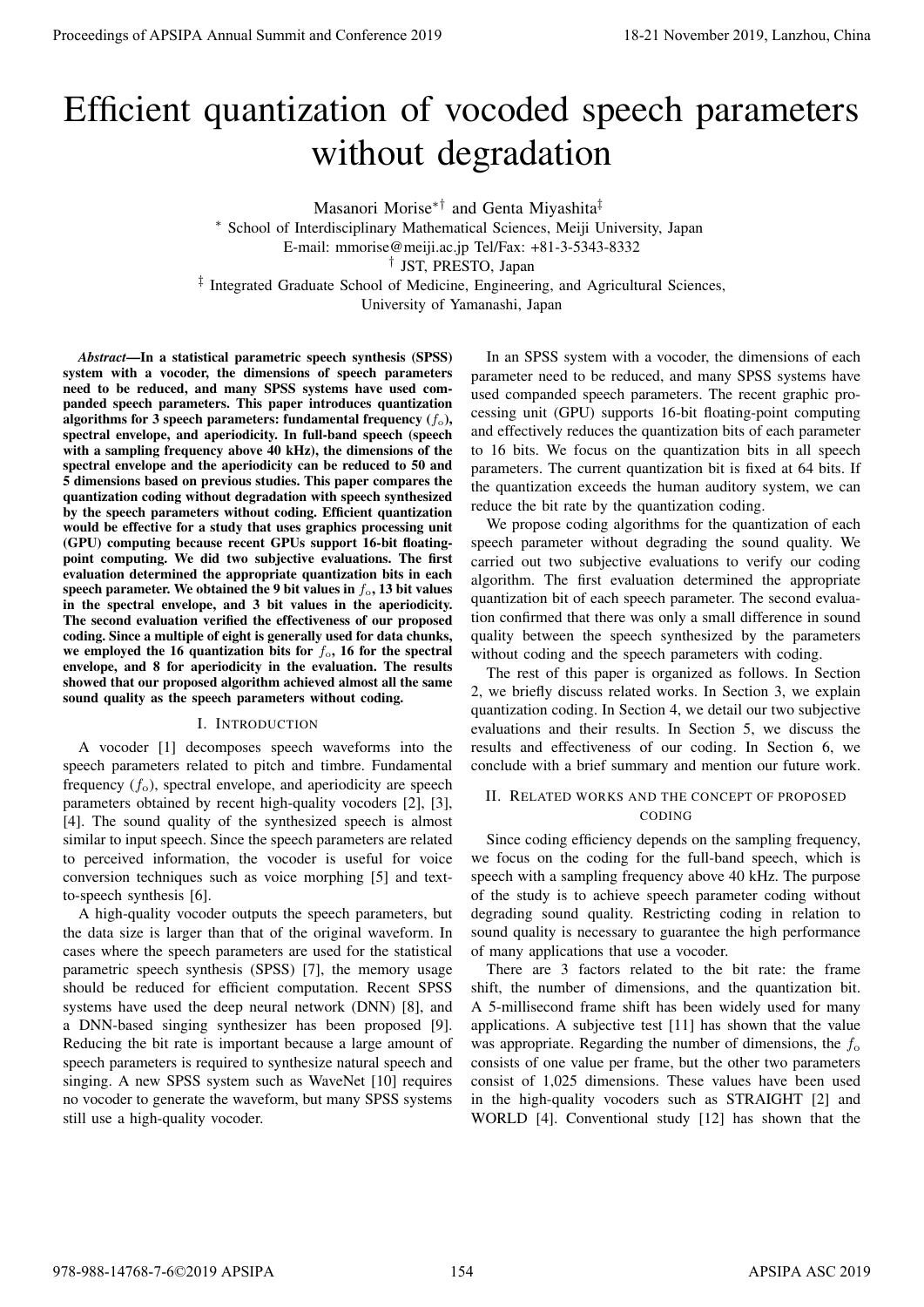TABLE I LOWER AND UPPER LIMITS OF EACH SPEECH PARAMETER.

| Parameter         | lower limit | upper limit |
|-------------------|-------------|-------------|
| Jo                | 1 Hz        | $4.096$ Hz  |
| Spectral envelope | -88         | 89          |
| Aperiodicity      | –60 dB      | ን dB        |

number of dimensions can be reduced to 50 by using the melcepstrum [13]. The reduction has been examined [14], and the results showed that the number of dimensions of can be reduced down to 5 in the aperiodicity.

A log domain pulse model [15] and the GlottDNN [16] were proposed as high-quality vocoders with different speech parameters. For example, the GlottDNN uses 111 dimensions per frame, which is larger than high-quality vocoders with coding. The WaveNet vocoder [17] can synthesize the speech from the 3 speech parameters. On the other hand, since the evaluation was carried out using narrow-band speech (16 kHz sampling), the adequacy is difficult to determine.

As just described, many works for efficiently representing the speech parameters in the number of dimensions per frame have been written.  $\mu$ -law<sup>1</sup> and A-law algorithms were used in the quantization coding for the waveform. They focused on the human auditory system in the waveform amplitude, and making it useful for the waveform quantization. We attempt to efficiently quantize the speech parameters estimated by the high-quality vocoder. The target efficiency is the parameter representations below 16 bit because recent GPUs support 16 bit floating-point computing. Since it is difficult to objectively measure the relationship between the degradation and the speech parameters, we subjectively evaluate the effectiveness. Proceedings of APSIPA Annual Summit and Conference 2019 11.<br>
1.142 November 2019 11. and Conference 2019 11. and Conference 2019 11. and Conference 2019 11. and Conference 2019 11. and Conference 2019 11. and Conference 2

# III. ALGORITHM FOR QUANTIZATION OF THREE SPEECH PARAMETERS

This section explains how to quantize the speech parameters. Table I shows the dynamic ranges of each parameter. We show the argument on why these values were determined.

#### *A. Fundamental frequency quantization*

The dynamic range in the  $f_0$  was determined from 1 to 4,096 Hz. In the lower limit, the  $f_0$  of human speech does not generally indicate 1 Hz. Since the vocoder can work even if such a value is included, the lower limit was set for flexible use. In the higher limit,  $f_0$  around 2,000 Hz is often observed in soprano singing and shouted speech. The vocoder can also work for musical instruments, and the  $f<sub>o</sub>$  of several instruments exceeds that of human speech. In cases where the usage of a vocoder is not limited by human speech, this dynamic range would be reasonable.

The pitch perception of the human auditory system is on the logarithmic frequency in approximately an equidistant manner. Therefore, the quantization was carried out on the logarithmic frequency axis.

# *B. Spectral envelope quantization*

The default quantization bit of the speech parameters is set to 64 bit (double precision floating-point number) in high-quality vocoders. The minimum and maximum values of the 64-bit floating-type number are 2.225074*×*10*<sup>−</sup>*<sup>308</sup> and  $1.797693\times10^{308}$ , respectively. The amplitude of the waveform is limited from *−*1*.*0 to 1*.*0 in the audio file that uses linear pulse code modulation (linear PCM). In this case, the dynamic range in the spectral envelope can be limited to a more narrow range.

The dynamic range of the spectral envelope was based on the single precision floating-point number (32 bit). The minimum and maximum values are 1.175494*×*10*<sup>−</sup>*<sup>38</sup> and  $3.402823\times10^{38}$ , respectively. Their logarithmic values are *−*87.3365 and 88.7228. Based on the range, we used the dynamic range from *−*88 to 89. The quantization was carried out on this domain.

This dynamic range can completely cover the dynamic range of a 32-bit floating-type number. Since the spectral envelope is given as the power spectral representation, we can calculate the dynamic range on the dB domain. This range is obtained as *−*379.3 to 385.3 dB, wide enough to analyze real speech and musical instruments.

# *C. Aperiodicity quantization*

We evaluated using the speech parameters estimated by the WORLD vocoder. Dynamic range of the aperiodicity estimated by WORLD is fixed from *−*60 to 0 dB. In the synthesis, the value that exceeds this range is rounded up/down to fix the range. Therefore, the dynamic range used for the quantization was set to the same range according to the specification of WORLD. The quantization was carried out in an equidistant manner on the dB axis.

# IV. SUBJECTIVE EVALUATIONS

The evaluations consisted of two subjective listening tests. The evaluations showed that the sound quality of the speech synthesized by coded speech parameters is almost the same as that of the speech synthesized by the original speech parameters. The adequacy and the efficiency of our coding are discussed based on results of the evaluations.

### *A. Vocoder used in the evaluations*

In both evaluations, we used WORLD (D4C edition [14]) as a high-quality vocoder. Since it has several estimators for each parameter, we used Harvest [18] to estimate the  $f_0$ , CheapTrick [19], [20] to estimate the spectral envelope, and D4C [14] to estimate the aperiodicity. The frame shift was set to 5 ms, and other parameters were set to their defaults.

Before evaluating, we aurally checked the sound quality of the synthesized speech and confirmed there were no fatal errors that could degrade it. Doing so enabled us to purely measure the degradation with the quantization coding. The number of dimensions in the spectral envelope was 1,025, but we used mel-cepstrum of 50 dimensions based on the previous study [12].

<sup>1</sup>https://www.cisco.com/c/en/us/support/docs/voice/h323/8123-waveformcoding.html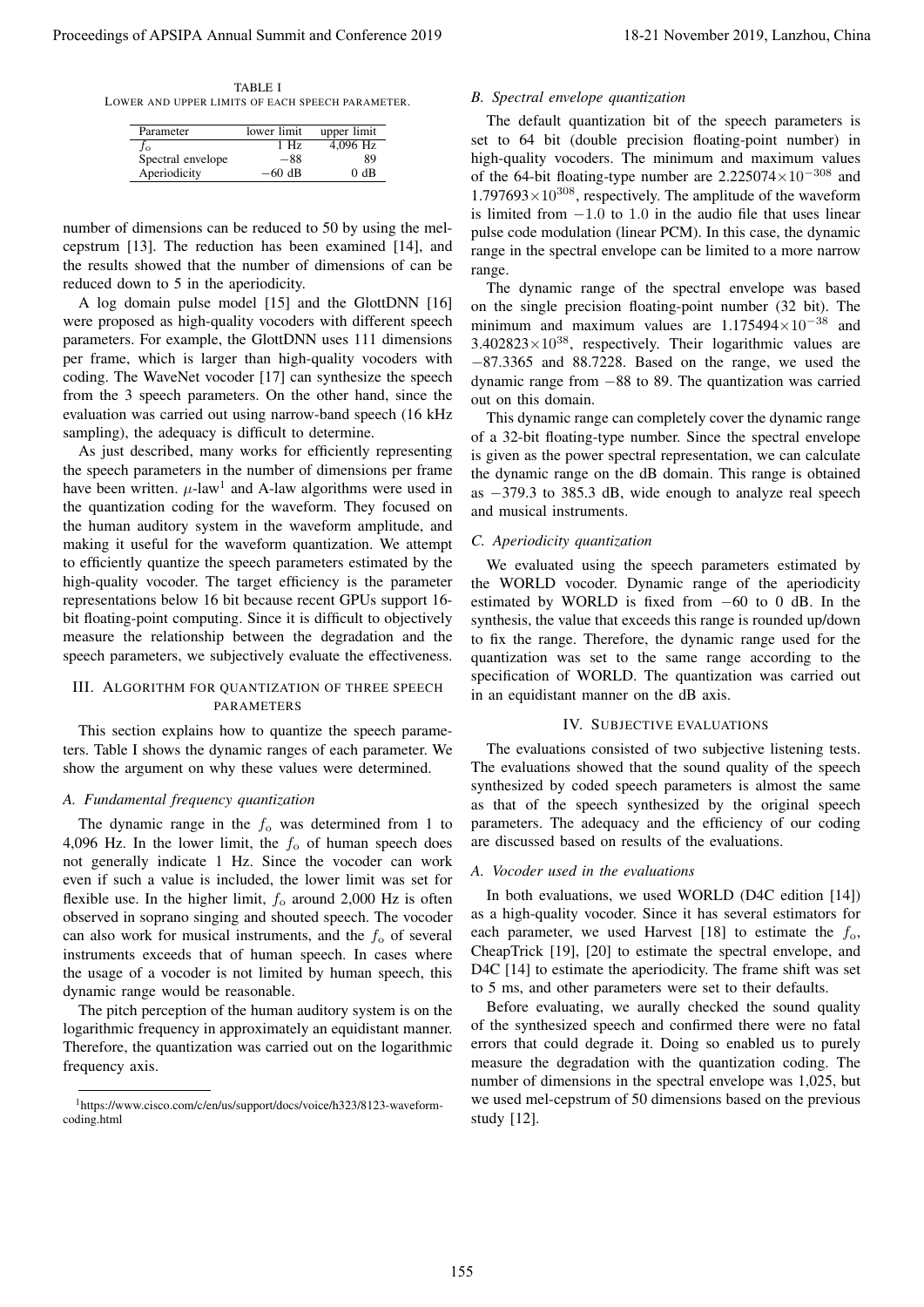TABLE II EXPERIMENTAL CONDITIONS IN THE FIRST EVALUATION.

| Evaluation protocol                                  |                                   |  |  |  |
|------------------------------------------------------|-----------------------------------|--|--|--|
| Method                                               | <b>MUSHRA-based</b> evaluation    |  |  |  |
| Number of subjects                                   | 10 people                         |  |  |  |
| Environment and equipment                            |                                   |  |  |  |
| Environment                                          | Soundproof room                   |  |  |  |
| Background noise                                     | 18 dB (A-weighted SPL)            |  |  |  |
| Headphones                                           | <b>SENNHEISER HD650</b>           |  |  |  |
| Audio $I/O$                                          | Roland OUAD-CAPTURE               |  |  |  |
| Characteristics of the speech used in the evaluation |                                   |  |  |  |
| Number of speakers                                   | 4 (2 men and 2 women)             |  |  |  |
| Number of stimuli                                    | 20 (5 words per speaker)          |  |  |  |
| Kind of speech                                       | 4-mora words including consonants |  |  |  |
| Sampling                                             | 48 kHz/16 bit                     |  |  |  |
| Quantization bits used in each speech parameter      |                                   |  |  |  |
| f.                                                   | 7, 8, 9, and 10 bit               |  |  |  |
| Spectral envelope                                    | 11, 12, 13, and 14 bit            |  |  |  |
| Aperiodicity                                         | 2, 3, 4, and 5 bit                |  |  |  |

*B. First evaluation to determine the appropriate quantization bits*

*1) Experimental conditions:* Table II represents the conditions in the first evaluation. The evaluation was based on multiple stimuli with hidden reference and anchor (MUSHRA) defined by ITU-R recommendation BS.1534-3. In the evaluation, the subjects scored the speech stimuli on a scale of 0 to 100 (full marks) by using a graphical user interface (GUI) since the MUSHRA-based evaluation can generally evaluate smaller differences than the mean opinion score (MOS). We used a soundproofed room with an A-weighted SPL of 18 dB, and 10 people with normal hearing abilities participated in the evaluation. We used a set of headphones (SENNHEISER HD650) for the evaluation.

We conducted 3 listening tests to determine the appropriate quantization bits for each speech parameter. The speech stimuli used for the evaluations were 20 words spoken by 2 men and 2 women. The speech consisted of Japanese 4-mora words that included consonants. The sampling frequency was 48 kHz and the quantization bit was 16 bit.

In each test, the participants evaluated 5 speech stimuli at the same time by using the GUI. The reference was resynthesized speech with the original speech parameters (64 bit). Four other conditions were determined by exploratory listening tests. The speech stimuli were randomized and reproduced to the subjects through the headphones.

*2) Results and obtained quantization bits:* Figs. 1, 2, and 3 show the experimental results. In all the figures, the vertical axis represents the average scores under each condition. The error bar represents the 95% confidence interval. Results of the statistical analysis indicated that there was no significant difference between the original (64 bit) and the highest quantization bits in each speech parameter. Since a multiple of eight is generally used for data chunks, we employed the 16 quantization bits for  $f_0$ , 16 for the spectral envelope, and 8 for aperiodicity.



Fig. 1. Relationship between the sound quality and the quantization bits of *f*o.



Fig. 2. Relationship between the sound quality and the quantization bits of spectral envelope.

#### *C. Second evaluation to compare the sound quality*

*1) Experimental conditions:* In the second evaluation, we employed a Thurstone's paired comparison test instead of the MUSHRA-based evaluation. MUSHRA-based evaluation requires the reference as the best sound quality, and the sound quality of coded speech must be lower than that of reference. Speech synthesized with coded speech parameters has often been preferred over that with original speech parameters [12]. The Thurstone's paired comparison test is a reasonable way to evaluate sound quality compared with the MUSHRA-based evaluation.

Table III represents the conditions in the second evaluation. In the experiment, we used 3 conditions. The first condition was the speech parameters without coding. Since the speech parameters were estimated by the WORLD vocoder, the numbers of dimensions were 1 in the *f*o, 1,025 in the spectral envelope, and 1,025 in the aperiodicity. The quantization bit was 64 bits in all parameters. The second condition was the speech parameters with coding based on previous studies [12], [14]. The number of dimensions were 1 in the  $f_0$  with 16 quantization bits, 50 in the spectral envelope with 16 quantization bits, and 5 in the aperiodicity with 8 quantization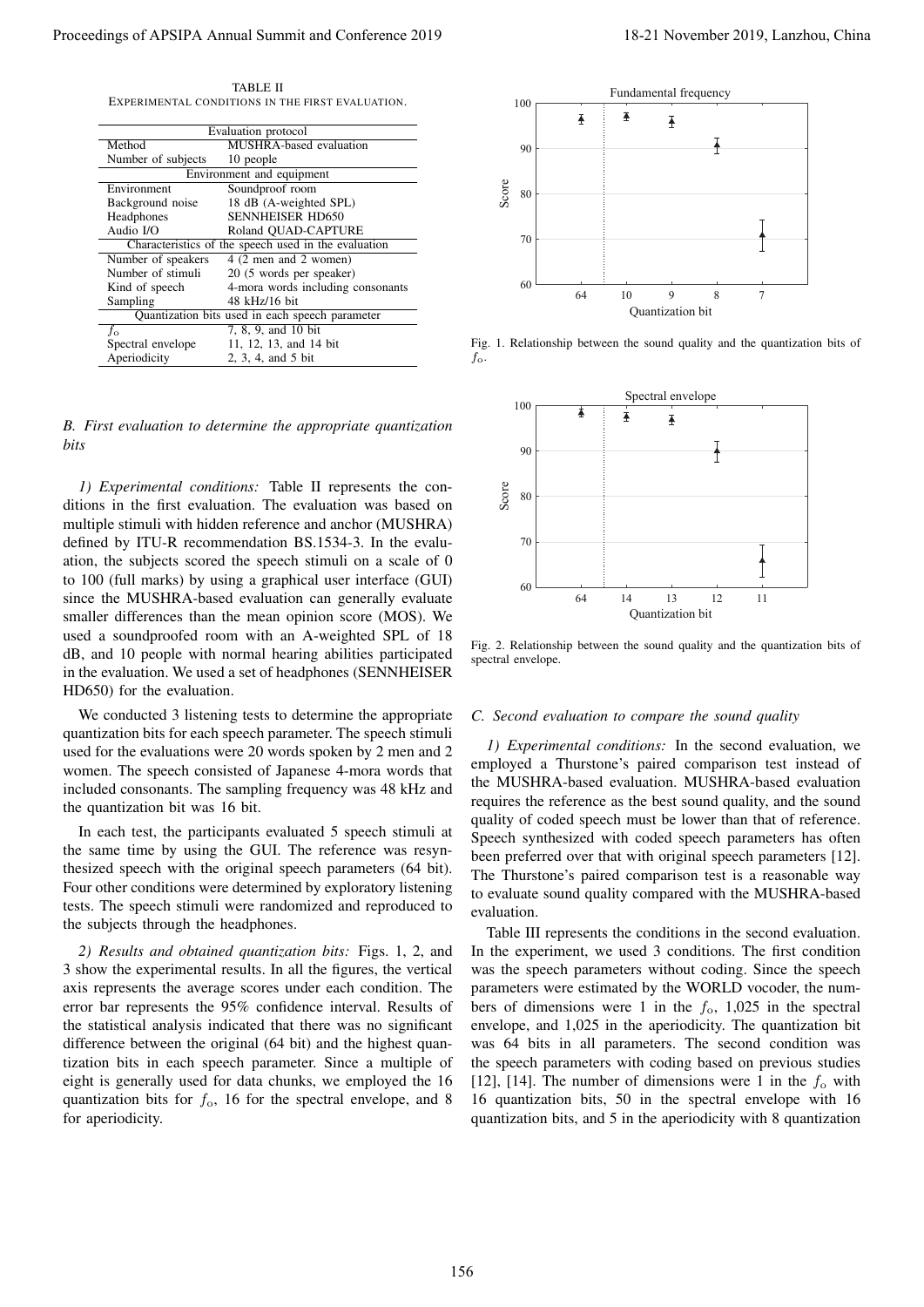

Fig. 3. Relationship between the sound quality and the quantization bits of aperiodicity.

TABLE III EXPERIMENTAL CONDITIONS IN THE SECOND EVALUATION.

| Conditions         |                                            |  |  |  |
|--------------------|--------------------------------------------|--|--|--|
| Method             | Thurstone's Paired Comparison              |  |  |  |
| Number of subjects | 20 people                                  |  |  |  |
| Number of stimuli  | 40 (10 words per speaker)                  |  |  |  |
|                    | Quantization bits and dimensions per frame |  |  |  |
| $f_{\alpha}$       | 16 bit (1 dimension)                       |  |  |  |
| Spectral envelope  | 16 bit (50 dimensions)                     |  |  |  |
| Aperiodicity       | 8 bit (5 dimensions)                       |  |  |  |

bits.

This evaluation expanded on the first evaluation to improve the reliability of the results in the first evaluation. We increased the number of stimuli from 20 to 40 words and the number of subjects from 10 to 20 people. In the evaluation, the subjects listened to the two speech stimuli and then told us which one they preferred. Two stimuli consisted of the same words but different, randomly selected conditions. Therefore, each subject evaluated the 240 pairs (40 speech stimuli  $\times$  6 combinations) in the evaluation.

*2) Result:* Fig. 4 shows the experimental result. The horizontal axis represents the percentage related to the sound quality. The result showed that our coding achieved almost all the same quality compared with the condition without coding (w/o coding: 48% and our coding: 52%). The difference between the baseline and our coding was also low (Baseline: 52.1% and our coding: 47.9%).

We calculated the subjective scales related to the sound quality from the values in Fig. 4. Subjective scales in three conditions were *−*0.06 (w/o coding), 0.00 (proposed coding), and 0.06 (baseline). These results showed that the coding has little influence on the sound quality.

| $w/o$ coding<br>45%      |     | <b>Baseline</b><br>55% |  |
|--------------------------|-----|------------------------|--|
| $w/o$ coding<br>48%      |     | Proposed<br>52%        |  |
| <b>Baseline</b><br>52.1% |     | Proposed<br>47.9%      |  |
| 0.25                     | 0.5 | 0.75                   |  |

Fig. 4. Experimental results of the Thurstone's paired comparison test.

#### V. DISCUSSION

First, we explain the coding efficiency compared with the waveform and original speech parameters. Then, we discuss the effectiveness of our coding and future work to achieve representation that is more efficient.

# *A. Coding efficiency by the proposed coding*

Since the speech used in the evaluation was 48 kHz/16 bit, its bit rate was 768 kbps. The bit rate of w/o coding was 26.25 Mbps (200 frame/s  $\times$  (1 + 1,025 + 1,025) dim  $\times$  64 bit). The bit rate of the baseline was 716.8 kbps (200 frame/s  $\times$  (1 +  $50 + 5$ ) dim  $\times$  64 bit). The baseline was a slightly low bit rate compared with the original waveform.

The bit rate of our coding was 171.2 kbps (200 frame/s  $\times$  ((1 + 50) dim  $\times$  16 bit + 5 dim  $\times$  8 bit)). The coding efficiency was 23.8% without degradation compared with the baseline. The frame shift was fixed to 5 ms and not considered in the evaluation, but the bit rate was reduced compared with the original waveform.

# *B. Effectiveness of the proposed coding*

Since an SPSS system that uses the vocoder uses the speech parameters, this coding would be effective for the SPSS study. Our coding achieved the 16-bit representation in all speech parameters, which means that the GPU computing with 16-bit would be possible by using our coding. Our coding would cut the computational cost and memory usage.

# *C. Future work*

The dynamic ranges of each speech parameter were not optimized because they were set to avoid the values of speech parameters that do not exceed the range. Our coding in  $f_0$ was processed on the logarithmic frequency axis. Another frequency scale such as a mel scale could be more effective for achieving the coding efficiency. Bit distribution on the nonlinear axis is an important task that requires study to show the relationship between the human auditory system and the speech parameters.

Limiting the dynamic range would achieve better coding efficiency. In the  $f_0$ , we can use a preprocessing of speech parameters to limit the dynamic range of the input as usage.